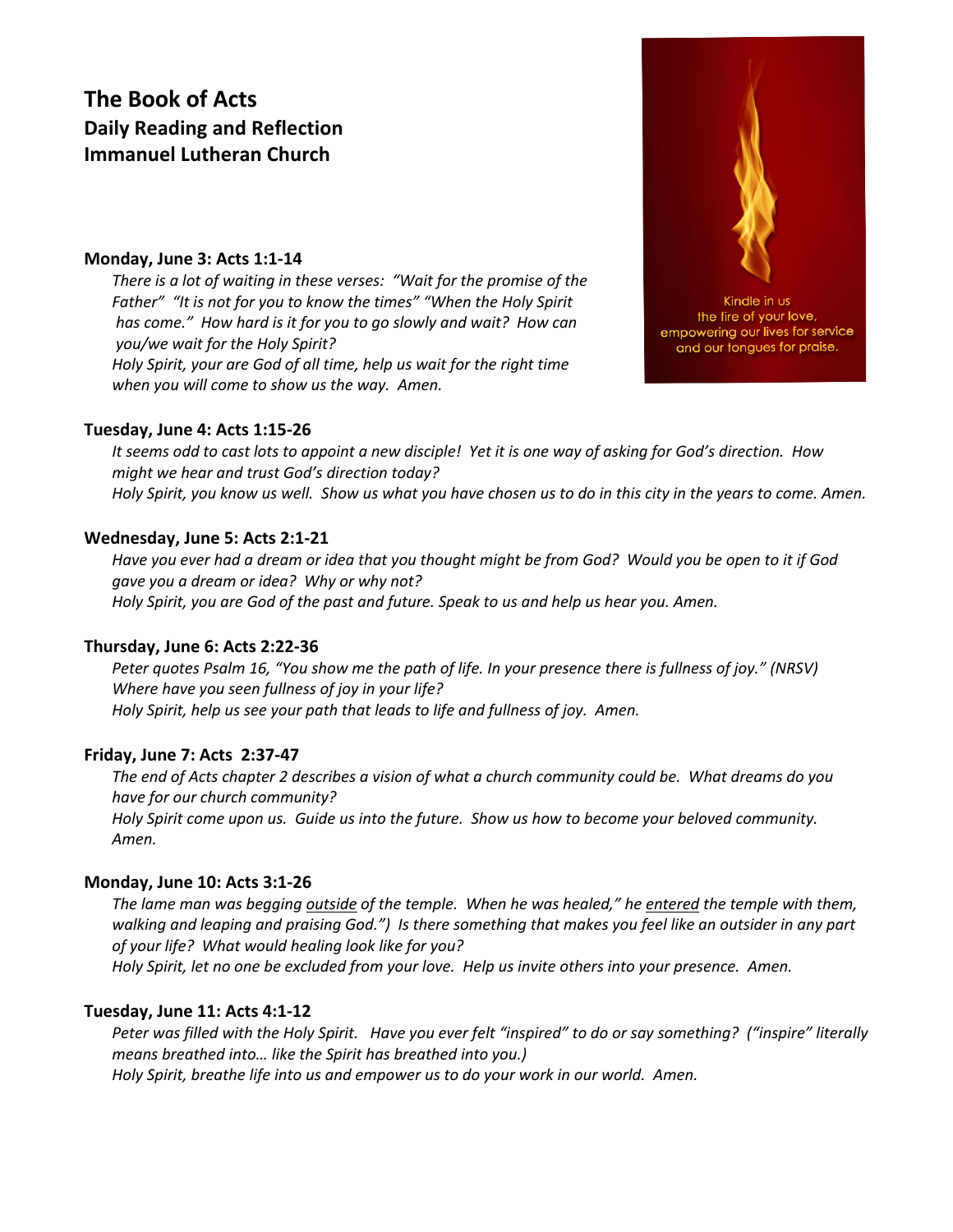# **Wednesday, June 12: Acts 4:13-31**

*The disciples prayed for boldness, and God helped them speak the word of God with boldness. What would it look like for you be bold in the name of Jesus?*

*Holy Spirit, grant to your servants to speak your word with all boldness. Amen.*

# **Thursday, June 13: Acts 4:32-5:11**

*"And great grace was upon them all." What would it look like to be in a community of great grace? What would that free us for? Holy Spirit, wrap us in your grace, and teach us to be a community of great grace. Amen.*

# **Friday, June 14: Acts 5:12-16**

*This was a time of great signs and wonders. Have we left those times behind or can you see signs of God working in this place and time? Keep your eyes open this weekend for signs, wonders and surprises that God may bring forth.*

*Holy Spirit, surprise me today. Amen.*

# **Monday, June 17: Acts 5:17-42**

*"If this plan is of human origin, it will fail; but If it is of God, you will not be able to overthrow them." How do these words make you feel about the world today – Hopeful for what God is doing? Fearful for what might come? Doubtful if the words are true? Curious about what God may be up to? Holy Spirit – help us trust that, whatever you are doing in us and in this world, it will lead to life and love. Amen.*

# **Tuesday, June 18: Acts 6:1-7**

*This is the first differentiation of roles within the Christian community. What role do you envision for yourself in serving God and God's people, in either church, home, work or community? (What passions and gifts to you have?)*

*Holy Spirit, guide us into service, so your word and love can be spread. Amen.* 

# **Wednesday June 19: Acts 6:8-15**

*Some who belonged to the synagogue were afraid that Stephen would change the temple and customs. What do you fear will change about the church in the years ahead? How might the Spirit be working in changes?*

*Holy Spirit, help us to trust that you are leading us into the future, even when things are changing. Amen.*

# **Thursday, June 20: Acts 7:1-16**

*Stephen begins a long speech that recaps God's work through history. What does your own history teach you about God? How might God have been working in your parents and grandparents' lives? Holy Spirit, we can't always see you. Help us trust that you are working in all of history. Amen.*

# **Friday, June 21: Acts 7:17-34**

*Stephen continues his journey through history with the story of Moses. At the end of this section Moses hears God saying, "I have come down to rescue [my people]. Come now, I will send you to Egypt." Have you ever seen God working through another person? When?* 

*Holy Spirit, send us as we are needed to do your work in this world. Amen.*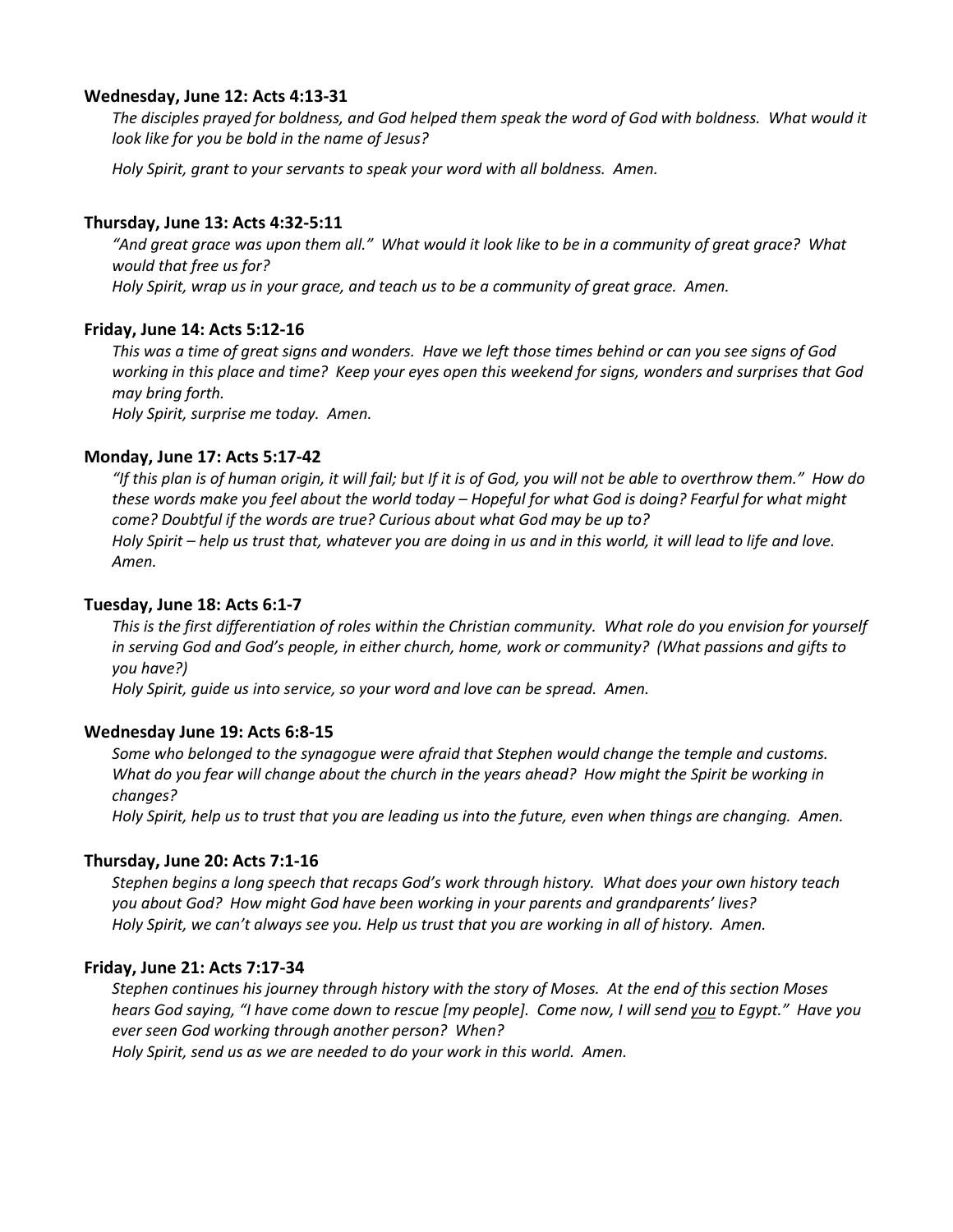# **Monday, June 24: Acts 7:35-53**

*At the end of Stephen's speech, we hear his pain and disappointment with his own people. (Remember, Acts was written during a time when Christians were being persecuted as an unwanted Jewish sect.) If Stephen were to speak to Christians today, what might his speech include? Disappointment? Hope? Anger? Encouragements?* 

*Holy Spirit, help us be open to hearing the words of your prophets, especially those speaking today. Amen.* 

# **Tuesday, June 25: Acts 7:54-8:3**

*Stephen was the first martyr. The word "martyr" is Greek for "witness." What does Stephen witness as he dies? What does his death tell others? What does your life tell others? Holy Spirit, help us live a life that speaks of your presence and power in this world. Amen.*

# **Wednesday, June 26: Acts 8:4-25**

*Simon wanted to control the power of the Holy Spirit. In what ways do we want to control the power of God? In what ways are we open to the Spirit's gifts even when they are not what we expect? Holy Spirit, open us to receive your gifts, whatever they may be. Amen.*

# **Thursday, June 27: Acts 8:26-40**

*The Spirit of the Lord guided Phillip but didn't tell him what to say or do. Is it possible today to be guided into situations by God? Why or why not? If yes, have you felt the Spirit's guiding? Holy Spirit, speak in ways we can listen in this day. Amen.*

# **Friday, June 28: Acts 9: 1-9**

*Have you ever experienced an event that completely changed your thinking or the direction of your life? Was the Spirit in the midst of it somehow? If so, how? Holy Spirit, life changes are hard and often lonely. Be with us through all of life in your power and love. Amen.*

# **Monday, July 1: Acts 9:10-22**

*Think of the courage demonstrated in this reading: Saul facing his life, Ananias going to Straight Street, the community accepting and baptizing Saul. What courageous steps can you imagine for our faith community? What courageous steps can you imagine for yourself? Holy Spirit, strengthen us to take courageous steps in the days ahead. Amen*

# **Tuesday, July 2: Acts 9:23-31**

*Saul quickly finds that following the Way is not easy. What do you think the most difficult thing about following Jesus?* 

*Holy Spirit, give us strength to follow Jesus, even when it is hard or confusing. Amen.* 

# **Wednesday, July 3: Acts 9:32-42**

*Two healing stories: Lydia, a woman who gave much in her life, and Aeneas, who could do nothing for 8 years. What does that tell you about the grace and gifts of God? Holy Spirit, you come regardless of our ability to give back. Thank you. Amen.*

# **Thursday, July 4: Acts 10:1-16**

*Peter learned early what was clean and unclean. But God invites him to set that aside. Can you think of anything in your life or faith that it's now time to set aside? Holy Spirit, help us grow in our life and faith. Amen.*